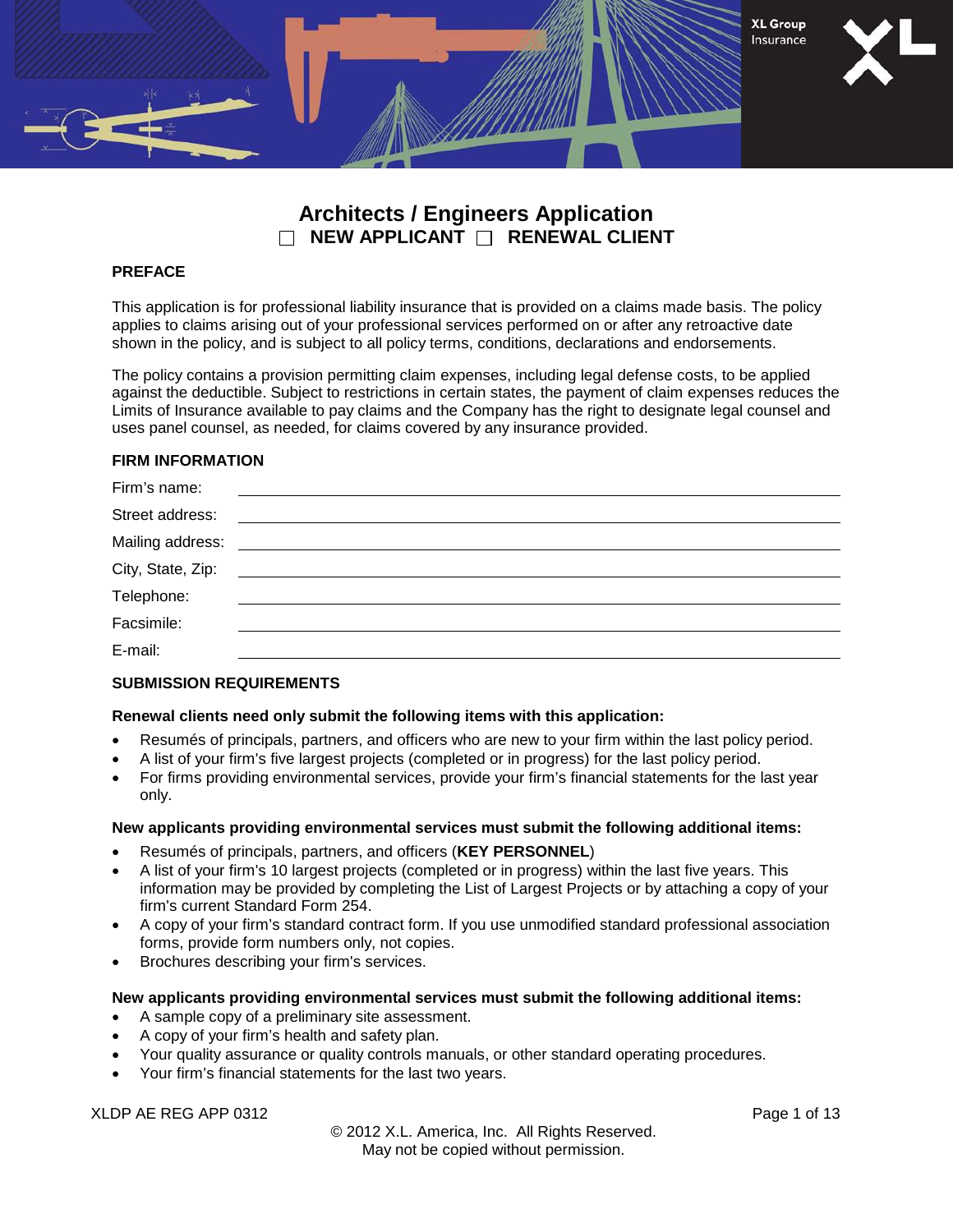• Copies of your firm's standard subconsultant and subcontractor contract forms. If you use unmodified standard professional association forms, provide form numbers only, not copies

|    | <b>GENERAL INFORMATION</b>                                                                                     |                                                                     |       |
|----|----------------------------------------------------------------------------------------------------------------|---------------------------------------------------------------------|-------|
| 1. | Date your firm was established:                                                                                | <u> 1989 - John Stone, amerikansk politiker (</u>                   |       |
|    | Entity Type:                                                                                                   |                                                                     |       |
|    | Sole proprietorship                                                                                            | Joint venture                                                       | Other |
|    | Partnership                                                                                                    | Limited liability corporation                                       |       |
|    | Corporation                                                                                                    | Limited liability partnership                                       |       |
|    |                                                                                                                |                                                                     |       |
| 2. | List all pre-existing entities, including acquisitions and mergers, and their dates of existence:              |                                                                     |       |
|    | <b>Entity</b>                                                                                                  | From                                                                | To    |
|    |                                                                                                                |                                                                     |       |
|    |                                                                                                                |                                                                     |       |
|    |                                                                                                                |                                                                     |       |
| 3. | Number of personnel:                                                                                           |                                                                     |       |
|    | Principals (Do not include below.)                                                                             |                                                                     |       |
|    |                                                                                                                | Professionals (project managers, architects, engineers, scientists) |       |
|    | Technical (CAD operators, drafting, field, laboratory)                                                         |                                                                     |       |
|    | Non-technical (equipment operators and other field personnel)                                                  |                                                                     |       |
|    | Administrative and other                                                                                       |                                                                     |       |
|    | PERSONNEL TOTAL                                                                                                |                                                                     |       |
| 4. | List all professional societies and associations to which your firm and KEY PERSONNEL belong:                  |                                                                     |       |
|    |                                                                                                                |                                                                     |       |
|    |                                                                                                                |                                                                     |       |
| 5. | If your firm has field technicians, list certifications: (e.g., ACI, CHMM, CWI, NICET, OSHA: 40-hour,<br>etc.) |                                                                     |       |
|    |                                                                                                                |                                                                     |       |
|    |                                                                                                                |                                                                     |       |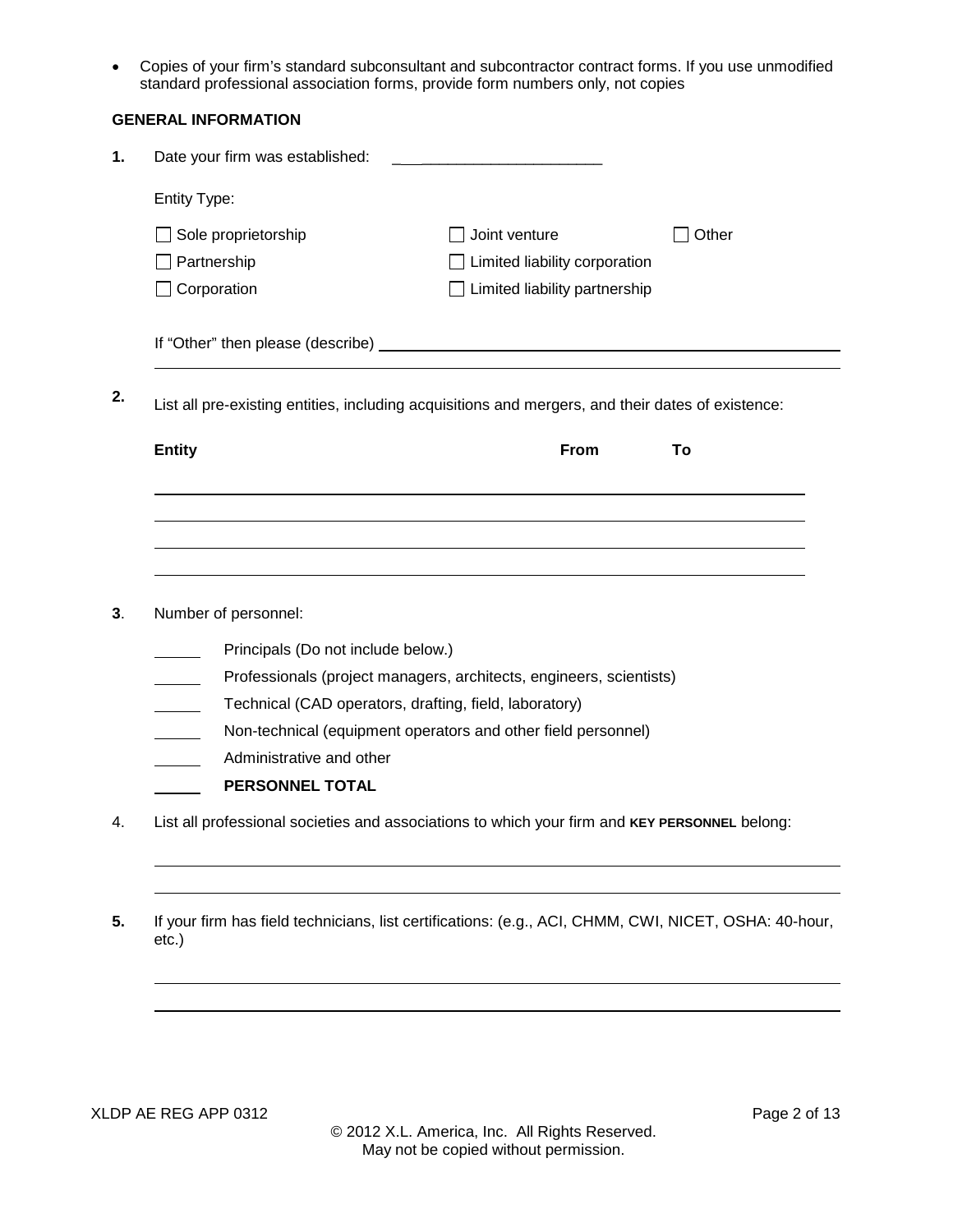**6.** If your firm has a laboratory, list accreditations: (e.g., A2LA, AASHTO, state EPA, ISO, etc.)

| firm?                                          |           |                                    |                                                        |                                                                                                                                             | Do any other entities, or individuals not employed by your firm, have any ownership interest in your |
|------------------------------------------------|-----------|------------------------------------|--------------------------------------------------------|---------------------------------------------------------------------------------------------------------------------------------------------|------------------------------------------------------------------------------------------------------|
| $\Box$ Yes                                     | $\Box$ No |                                    |                                                        |                                                                                                                                             |                                                                                                      |
|                                                |           |                                    |                                                        | If yes, list the owners and indicate their percentage of interest in your firm.                                                             |                                                                                                      |
|                                                |           |                                    |                                                        |                                                                                                                                             |                                                                                                      |
|                                                |           |                                    |                                                        | Does your firm or any KEY PERSONNEL own any interest in any other entity?                                                                   |                                                                                                      |
| $\Box$ Yes                                     |           | firm, nature of activities and the |                                                        |                                                                                                                                             | $\Box$ No If yes, list the owner, amount of ownership, name of entity, relationship to your          |
|                                                |           |                                    | entity's GROSS RECEIPTS during the last complete year. |                                                                                                                                             |                                                                                                      |
|                                                |           |                                    |                                                        |                                                                                                                                             | Are professional services provided by your firm to any entity in which your firm or KEY PERSONNEL    |
|                                                |           |                                    |                                                        | maintains a cumulative ownership interest greater than ten percent (10%)?<br>$\Box$ No If yes, complete the Entity Ownership Questionnaire. |                                                                                                      |
|                                                |           |                                    |                                                        |                                                                                                                                             |                                                                                                      |
| $\sqcap$ Yes                                   |           |                                    |                                                        |                                                                                                                                             |                                                                                                      |
| <b>FINANCIAL INFORMATION</b>                   |           | project policy receipts column.)   |                                                        |                                                                                                                                             | Provide your firm's GROSS RECEIPTS attributable to the following years. (Include all receipts for    |
|                                                |           |                                    |                                                        | including interest income, rental income on real estate, or sales and service taxes.                                                        | GROSS RECEIPTS means the EXACT dollar amount of your firm's gross revenues, but not                  |
| <b>Fiscal Year End</b><br>(month / day / year) |           |                                    |                                                        | <b>GROSS RECEIPTS</b>                                                                                                                       | <b>Project Policy</b><br><b>Receipts</b>                                                             |
|                                                |           |                                    | Estimated current year                                 |                                                                                                                                             |                                                                                                      |
|                                                |           | Last complete year                 |                                                        |                                                                                                                                             | projects insured by project policies within the GROSS RECEIPTS column, and list separately in the    |
|                                                |           | Two years ago                      |                                                        | <u> 1989 - Johann Stein, marking and de families and de families and descriptions of the state of the state of th</u>                       |                                                                                                      |

To be considered for a multi-year policy premium quotation, provide your firm's projected **GROSS RECEIPTS** for next year:

 $\overline{a}$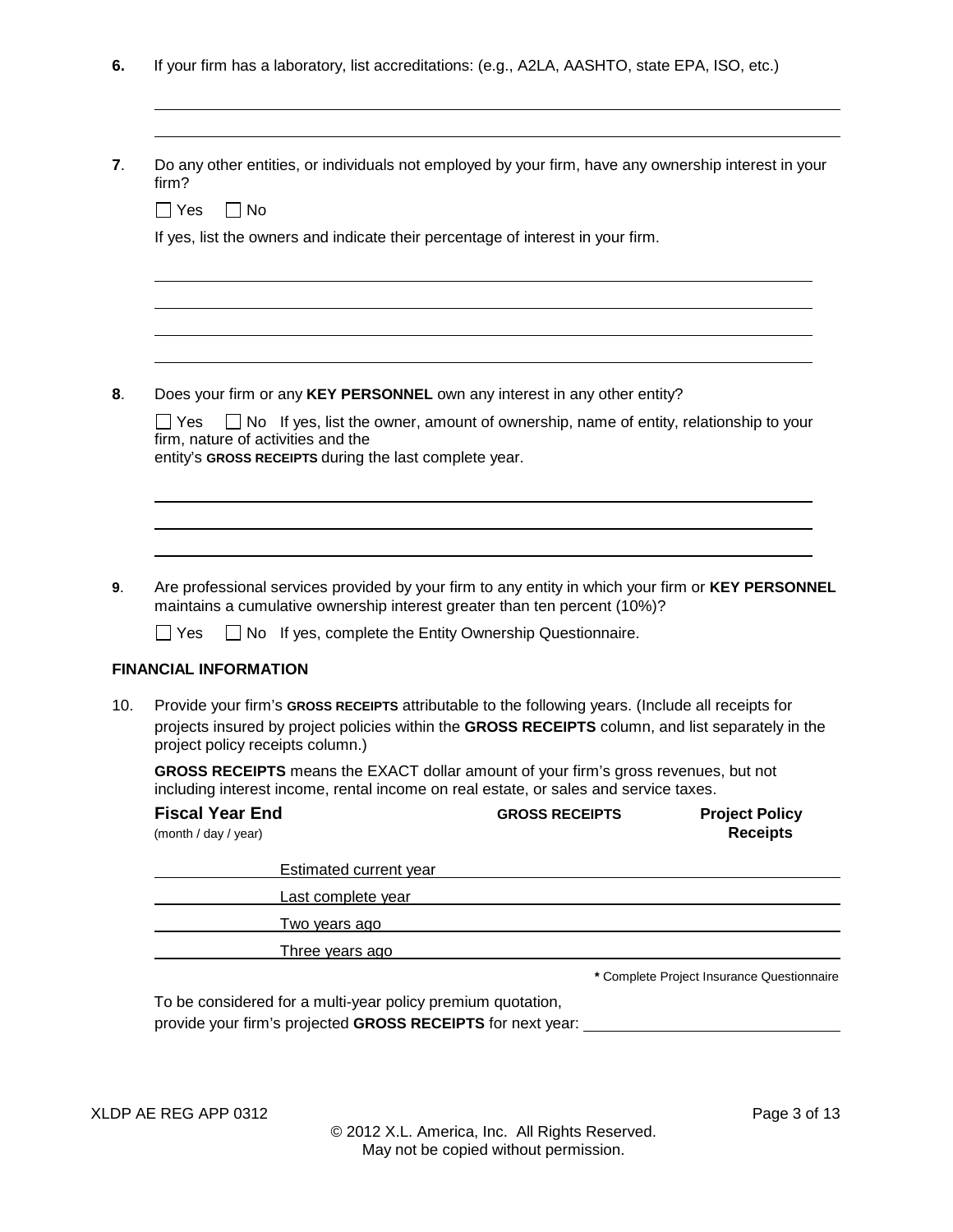- **11.** List all office locations with a contact name and the percentage of your firm's **GROSS RECEIPTS** derived from each location for the last complete year: street address, city, state, zip, contact name.
- **12**. Provide the percentage of your firm's **GROSS RECEIPTS** that were paid to subconsultants and subcontractors during the last complete year.  $\Box$  N/A

 $\overline{\phantom{a}}$  $\overline{a}$ 

|     |                 | <b>Subconsultants</b>                                                                                                                                           | Insured for<br><b>Professional Liability</b>                                                                                                                                                                                         | <b>Not Insured</b><br><b>Professional Liability</b>                                                                      |
|-----|-----------------|-----------------------------------------------------------------------------------------------------------------------------------------------------------------|--------------------------------------------------------------------------------------------------------------------------------------------------------------------------------------------------------------------------------------|--------------------------------------------------------------------------------------------------------------------------|
|     |                 | <b>Structural engineering</b>                                                                                                                                   |                                                                                                                                                                                                                                      |                                                                                                                          |
|     |                 | Environmental services*                                                                                                                                         | <u> 1980 - Johann Stoff, deutscher Stoffen und der Stoffen und der Stoffen und der Stoffen und der Stoffen und der</u>                                                                                                               |                                                                                                                          |
|     |                 | Other professional services                                                                                                                                     |                                                                                                                                                                                                                                      |                                                                                                                          |
|     |                 | * As described within Environmental Services in Question 14 C.                                                                                                  |                                                                                                                                                                                                                                      |                                                                                                                          |
|     |                 | Subconsultants (environmental only)                                                                                                                             | Insured for<br><b>Contractors Pollution</b><br><b>Liability (CPL)</b>                                                                                                                                                                | <b>Not Insured</b><br><b>Contractors Pollution</b><br><b>Liability (CPL)</b>                                             |
|     |                 | Field services (drilling, sampling, testing)                                                                                                                    |                                                                                                                                                                                                                                      |                                                                                                                          |
|     |                 | Site remediation activities                                                                                                                                     |                                                                                                                                                                                                                                      |                                                                                                                          |
|     |                 | Asbestos, lead or radon abatement                                                                                                                               |                                                                                                                                                                                                                                      |                                                                                                                          |
|     |                 |                                                                                                                                                                 |                                                                                                                                                                                                                                      |                                                                                                                          |
| 13. |                 | Does your firm obtain the appropriate certificates of insurance?<br>• From your subconsultants<br>• From your prime professionals<br>• From your subcontractors | ヿ Yes<br>No<br>Yes<br>No<br>$\Box$ Yes<br>$\perp$<br>No                                                                                                                                                                              | N/A<br>N/A<br>N/A                                                                                                        |
|     | <b>SERVICES</b> |                                                                                                                                                                 |                                                                                                                                                                                                                                      |                                                                                                                          |
|     |                 |                                                                                                                                                                 |                                                                                                                                                                                                                                      |                                                                                                                          |
| 14. |                 | the last complete year.                                                                                                                                         |                                                                                                                                                                                                                                      |                                                                                                                          |
|     |                 | A. Design and Other Related Services (non-environmental)                                                                                                        |                                                                                                                                                                                                                                      |                                                                                                                          |
|     | %               | 1. Design Services<br>a. Total of all design services<br>Percentage with construction observation<br>Percentage without construction observation                |                                                                                                                                                                                                                                      | Provide the percentage of your firm's GROSS RECEIPTS attributable to the following services during<br>%<br>$\frac{0}{0}$ |
|     |                 |                                                                                                                                                                 | <b>DESIGN SERVICES SUBTOTAL</b>                                                                                                                                                                                                      | 100 % (must equal 100%)                                                                                                  |
|     | %               | 2. Non-design services                                                                                                                                          |                                                                                                                                                                                                                                      |                                                                                                                          |
|     | $\%$            | a. Quantity or cost estimates without design<br>b. Plan checking without design                                                                                 |                                                                                                                                                                                                                                      |                                                                                                                          |
|     | $\%$            |                                                                                                                                                                 | c. Building commissioning (quality assurance process as a separate service)                                                                                                                                                          |                                                                                                                          |
|     | $\%$            |                                                                                                                                                                 | d. Feasibility, programming, planning, economic or seismic studies                                                                                                                                                                   |                                                                                                                          |
|     | $\%$            | e. Architectural master planning                                                                                                                                |                                                                                                                                                                                                                                      |                                                                                                                          |
|     | %               |                                                                                                                                                                 | Forensic inspections, expert witness services, failure analysis                                                                                                                                                                      |                                                                                                                          |
|     |                 |                                                                                                                                                                 |                                                                                                                                                                                                                                      |                                                                                                                          |
|     |                 | 3. Field services                                                                                                                                               |                                                                                                                                                                                                                                      |                                                                                                                          |
|     | %               | a. Construction observation without design                                                                                                                      |                                                                                                                                                                                                                                      |                                                                                                                          |
|     | $-$ %           | b. Inspection as a stand-alone service                                                                                                                          |                                                                                                                                                                                                                                      |                                                                                                                          |
|     | $\frac{9}{6}$   | c. Boundary and construction staking                                                                                                                            |                                                                                                                                                                                                                                      |                                                                                                                          |
|     | $\frac{9}{6}$   |                                                                                                                                                                 | d. Construction materials testing (including compaction testing)                                                                                                                                                                     |                                                                                                                          |
|     | $\%$<br>%       | e. Drilling and sampling (geotechnical)                                                                                                                         | 4. Laboratory analysis (including soils and construction materials, but not environmental)                                                                                                                                           |                                                                                                                          |
|     | %               |                                                                                                                                                                 | 5. Other (describe) <u>example and the set of the set of the set of the set of the set of the set of the set of the set of the set of the set of the set of the set of the set of the set of the set of the set of the set of th</u> |                                                                                                                          |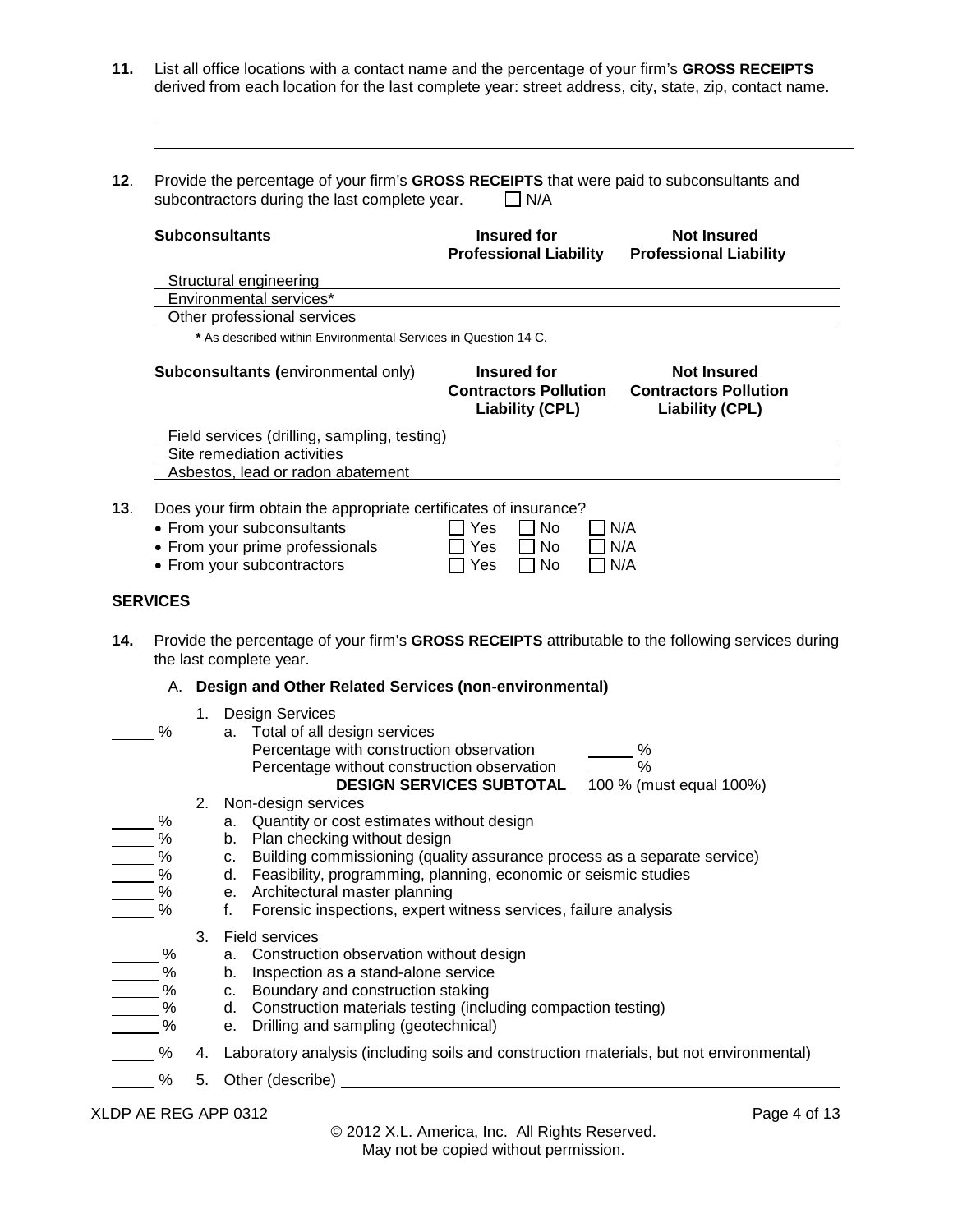#### B. **Operation and Management Services (of these facilities)**

- % 1. Domestic water, utility, building, other facilities
- % 2. Wastewater treatment plants, landfills, chemical processing plants (describe)
- % 3. Other (describe)

# C. **Environmental Services**

- 1.Environmental engineering (detection, determination and remediation of contaminated sites)
- % a. Preliminary site assessments (PSA-Phase I)<br>% b. Other environmental assessments (complian
- 6. b. Other environmental assessments (compliance audits, environmental impact studies)<br>2. Moreon C. Investigations (drilling and sampling, Phase II)
- % c. Investigations (drilling and sampling, Phase II)<br>% d. Studies (feasibility, siting, closure, hydrogeoloc
	- d. Studies (feasibility, siting, closure, hydrogeological, hydrological)
	- 2% e. Asbestos and lead studies (inspection, identification, work plans)<br>% f. Asbestos and lead abatement
- % f. Asbestos and lead abatement<br>% g. Design services (remediation,
- $\frac{9}{2}$  g. Design services (remediation, environmental facilities, pollution control systems)<br><sup>o</sup>/<sub>2</sub> h Site remediation activities and remediation observation or management
- 1. Site remediation activities and remediation observation or management<br>1. Environmental project observation/oversight (non-remediation)
	- i. Environmental project observation/oversight (non-remediation) (describe)
	- 2. Environmental sciences
	-
	- % a. Permitting<br>% b. Industrial h
	- % b. Industrial hygiene<br>% c. Laboratory analysi c. Laboratory analysis (chemical and analytical)
	- 5% d. Environmental training and manuals for other than internal usage
- % e. Fish and wildlife or botanical studies, including wetland delineation
	- 5% f. Forensic inspections, expert witness services
- % 3. Other environmental services (describe)
- **SERCIVES TOTAL** (must equal 100%)

# **DISCIPLINES**

- **15**. Provide the percentages, based on your firm's **GROSS RECEIPTS**, attributable to the following disciplines provided by your firm, excluding subconsultants.
- Estimated Last
- current complete year year

# **ARCHITECTURE**

- 
- % % Architecture
	- $\frac{m}{m}$ %  $\frac{m}{m}$ % Architectural planning (including master planning)
	- **Example 19 All the Contract Control Control of the Control of the Control of the Control of the Control of the Control of the Control of the Control of the Control of the Control of the Control of the Control of the Contr**
	- **6 Markol** % Landscape architecture

# **ENGINEERING**

- **Manual 2018** % Structural engineering
- % % Civil engineering
- \_\_\_\_\_\_\_% \_\_\_\_\_\_% Civil wastewater engineering (municipal, non-industrial)
- % % Land surveying
- % % Traffic engineering
- % % Mechanical engineering
- **Manual 2018 / 2018** Mccoustical engineering
	- $\frac{1}{2}$ % Process engineering
	- \_ % \_\_\_\_\_\_ % Electrical engineering
		- % % Illumination engineering
		- % % Geotechnical engineering (soil mechanics for structures)
	- % % Geotechnical field services and construction materials testing (including drilling)

# XLDP AE REG APP 0312 Page 5 of 13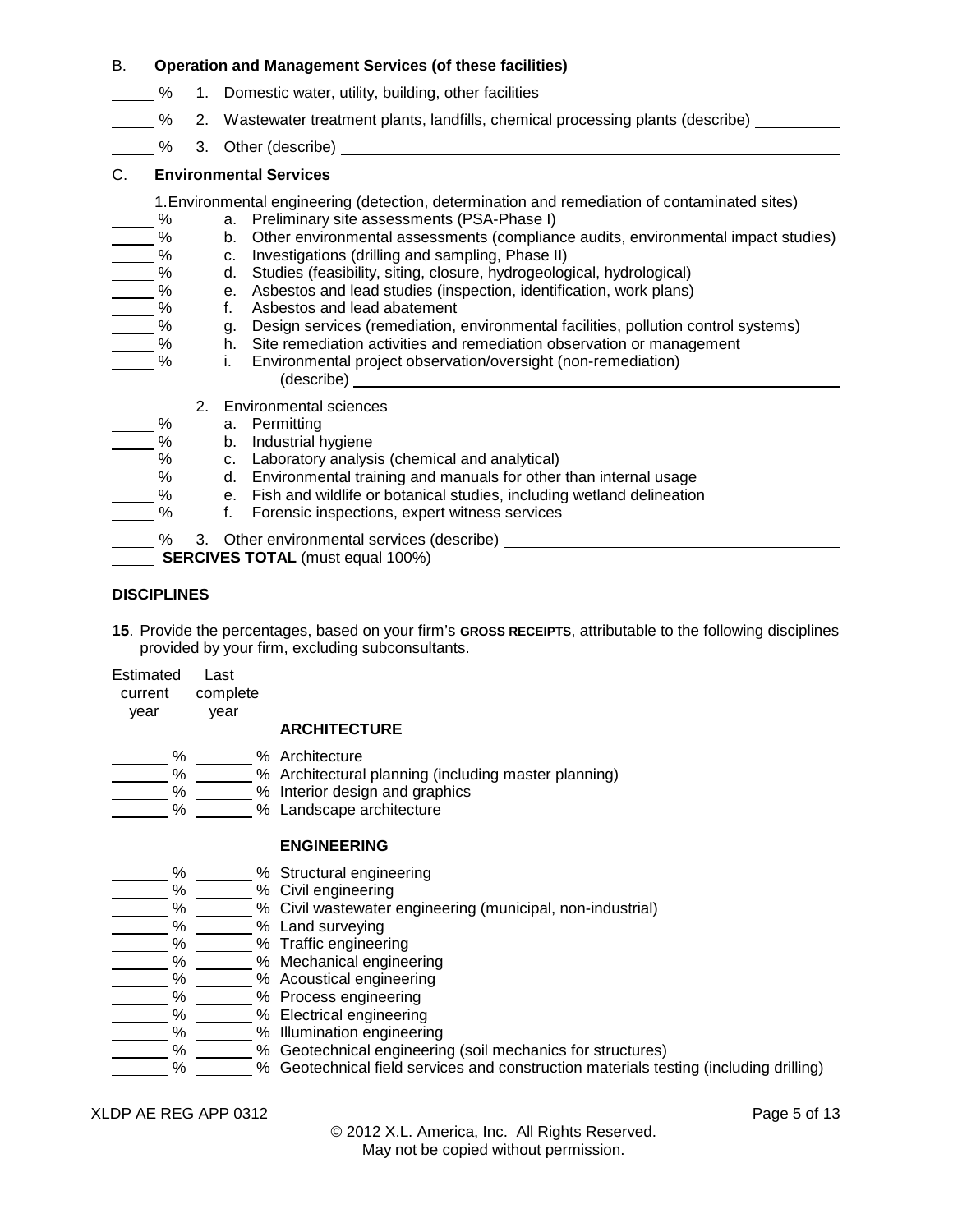# **LABORATORY**

|  |  | % Construction materials testing (non-environmental) |
|--|--|------------------------------------------------------|
|  |  |                                                      |

- % % Environmental (analytical)
- % % Conformity assessment \* (product testing and materials science)
- % % Life sciences \* (clinical research not diagnostic medical labs)
- % % Microbiology and analytical chemistry \* (food, drugs, personal care products)
	- \* Complete Laboratory Questionnaire

# **ENVIRONMENTAL**



- % \_\_\_\_\_\_\_% Environmental engineering (including mines and mining waste treatment)<br>% \_\_\_\_\_\_\_% Environmental science \*
- % \_\_\_\_\_\_ % Environmental science \*<br>% Industrial wastewater en
- % \_\_\_\_\_\_\_ % Industrial wastewater engineering (non-municipal)<br>% Geo-environmental engineering (including landfills
	- % % Geo-environmental engineering (including landfills, waste treatment and retention ponds)
		- \* See question 14 C

### **OTHER**

| % | % Marine engineering (describe) ________                                                                        |
|---|-----------------------------------------------------------------------------------------------------------------|
| % | % Naval architecture (describe)                                                                                 |
| % | % Other (describe) 2008 2009 2012 2013 2014 2016 2017 2018 2019 2019 2017 2018 2019 2019 2019 2019 2019 2017 20 |
| % | % DISCIPLINES TOTAL (must equal 100%)                                                                           |

### **PROJECTS**

**16**. Provide the percentage of your firm's **GROSS RECEIPTS** attributable to the following projects during the last complete year.

#### **HIGH RISE**

- % All buildings over 15 stories (Do NOT classify these buildings below.) Do any of these buildings include residential condominiums?
- $\Box$  Yes  $\Box$  No

### **RESIDENTIAL**

- % Residential condominiums
- % Planned Unit Developments (PUDs)
- % Single-family residential subdivisions
- % Custom homes
- % Apartments

#### **INSTITUTIONAL**

- % Hospitals, retirement homes, convalescent hospitals
- % Public schools, colleges, and universities
- % Private schools, colleges, and universities
- % Churches
	- % Correctional institutions

#### **INDUSTRIAL**

- % Processing, manufacturing and production systems
- % Mines, quarries, tunnels
- % Oil refineries
	- % Chemical plants and pipelines
- $\overline{\phantom{a}}$ % Facilities related to nuclear activities

XLDP AE REG APP 0312 Page 6 of 13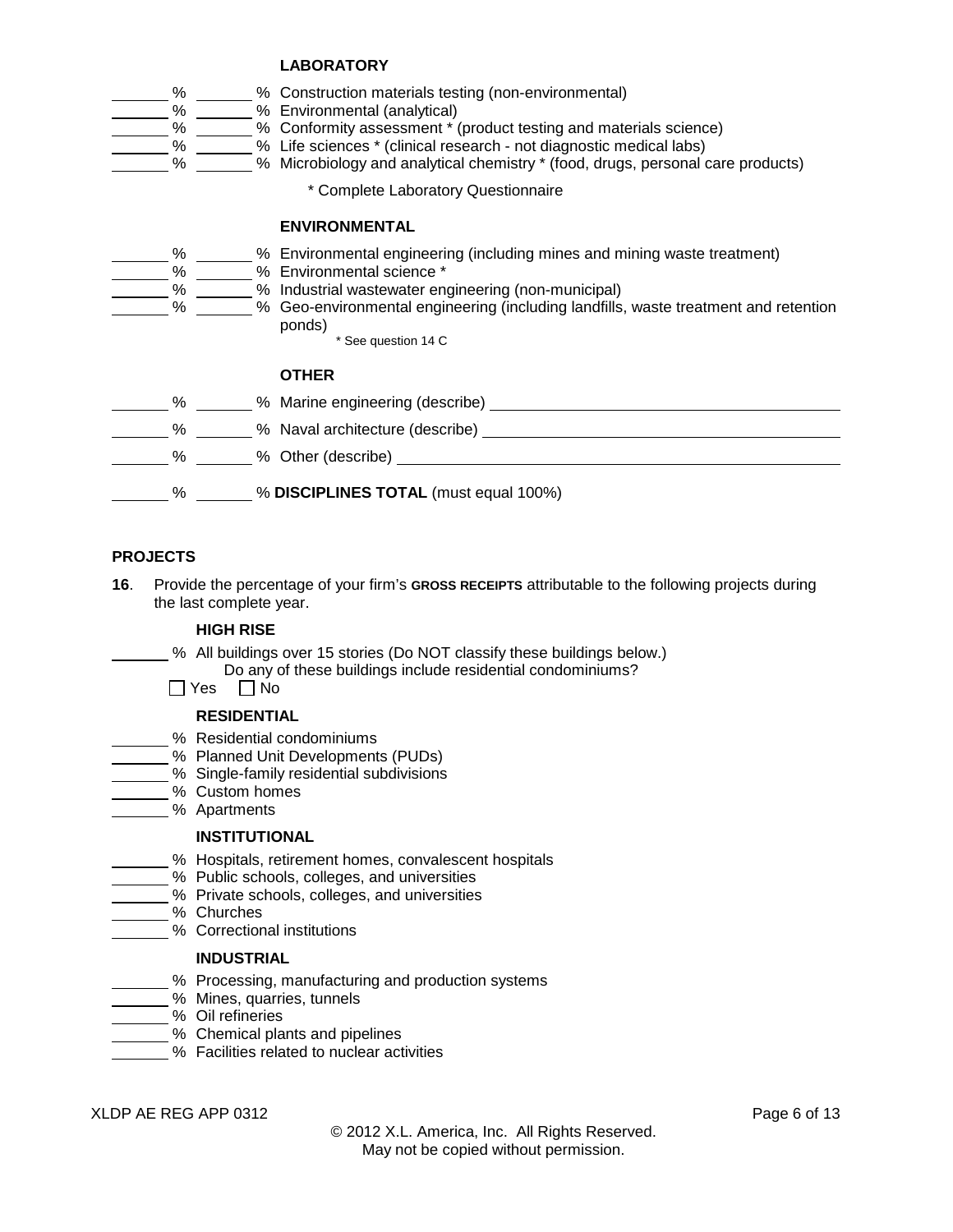# **GENERAL BUILDING**

- % Parking garages
- $\frac{1}{2}$ % Hotels
- % Motels
- 50 % Retail, malls, shopping centers
	- % Office, warehouse, processing, manufacturing and production buildings
- % Restaurants

# **RECREATION FACILITIES**

- % Sports facilities, arenas, convention facilities, grandstands, theaters, amusement parks (describe your services for each)
	- **6. Ski lifts, amusement rides (describe your services for each) constantly and the Skillings**

# **INFRASTRUCTURE**

- \_% Utilities
- % Roads and highways
- <u>-</u>% Airport runways
	- **2008** Transportation passenger terminals (describe your services)
	- % Structures for offshore or marine use, harbors, jetties, docks, piers, wharves
- **2008** Sridges, trestles
- **6 Mams**, reservoirs, levees
- % Landfills
	- **6 Wastewater, sewage and water treatment systems** 
		- % Waste treatment, storage or disposal facilities

# **OTHER**

- % All other environmental projects (including remediation sites, e.g., National Priorities List, Superfund and UST)
	- % Other (describe)
		- **PROJECTS TOTAL** (must equal 100%)

# **CLIENTS**

**17**. Provide the percentage of your firm's **GROSS RECEIPTS** attributable to the following types of clients during the last complete year.

# **Private sector:**

- % Owners
- % Developers
- % Contractors
- **Manuel 19 Section** Design professionals
- **Environmental consultants**
- **Manuel Manuel Manuel Mercede Contract Contract Manuel Manuel Mercede Contract Mercede Contract Oriental Mercede Contract Mercede Contract Oriental Mercede Contract Oriental Mercede Contract Oriental Mercede Contract Orien**
- % **Public sector**
- % **Foreign**
- % **CLIENTS TOTAL** (must equal 100%)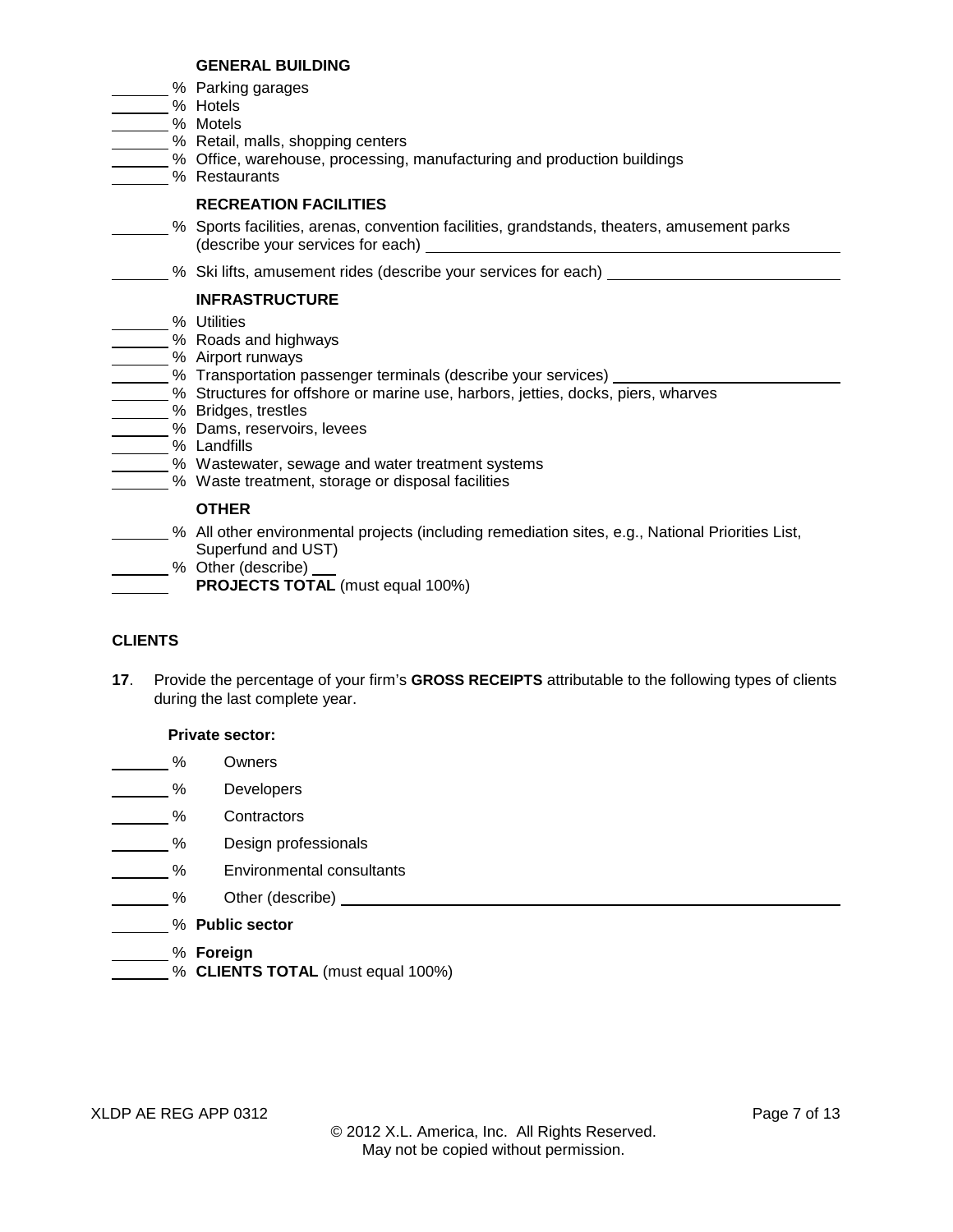#### **PROJECT DELIVERY METHODS**

- **18**. Provide the percentage of your firm's **GROSS RECEIPTS** attributable to projects delivered in the following manner during the last complete year.
- **6 Design-Bid-Build (traditional delivery method)** 
	- % Design-Build (submit Design-Build Questionnaire)
- **EXECUSE TRACK (describe) LECUSE 10 YO FAST TRACK** (describe)
- % Turnkey (describe)

% Construction management \*

% **PROJECT DELIVERY METHOD TOTAL** (must equal 100%)

- \* Do you perform any construction activities or hire contractors?  $\Box$  Yes  $\Box$  No
- \* During the last year, was your firm, or any subconsultant or subcontractor to you, responsible for construction means, methods, techniques, procedures, or job site safety?



If yes to either question above, explain and provide details about your firm's **GROSS RECEIPTS** attributable to these services and a copy of the contract. If you use unmodified standard professional association forms, provide form numbers only, not copies.

### **ABANDONED PROJECTS**

**19**. Does your firm wish to report (or reinstate) any permanently abandoned projects that were originally intended for construction and where design receipts were generated this year or within the last three years? (Do NOT include master planning projects, feasibility studies or inspections.)

 $\Box$  Yes  $\Box$  No

If yes, complete the Abandoned Projects Questionnaire, if not previously submitted to us.

#### **BUSINESS PRACTICES**

**20**. Do your firm's quality control procedures include:

A written quality control manual?

 $\Box$  Yes  $\Box$  No

Procedures for reviewing all client and subconsultant contracts before they are signed?

 $\Box$  Yes  $\Box$  No

Use of specification and design checklists as well as procedures for their review?

 $\Box$  Yes  $\Box$  No

Procedural or technical manuals for both in-house and field personnel?

 $\Box$  Yes  $\Box$  No

Continuing education and training programs for professional and technical personnel?

 $\Box$  Yes  $\Box$  No

**21.** Has your firm completed an organizational peer review through a professional association?  $\Box$  Yes  $\Box$  No

If yes, when and by whom?

XLDP AE REG APP 0312 Page 8 of 13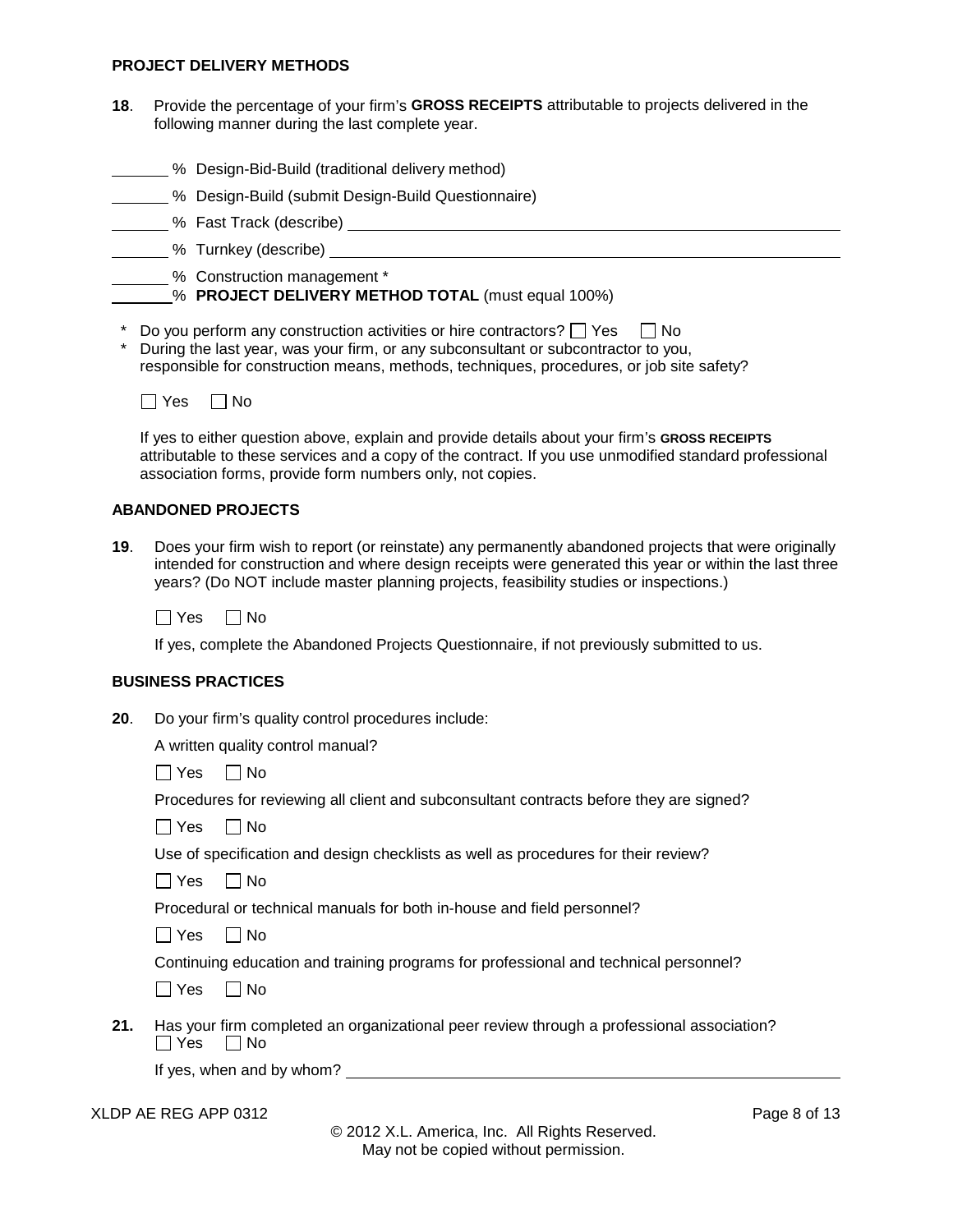| 22.           |                 | Provide the percentage of your firm's GROSS RECEIPTS derived from the following during the last<br>complete year.                      |
|---------------|-----------------|----------------------------------------------------------------------------------------------------------------------------------------|
|               | $-$ %           | Your firm's standard contract form (attach copy)                                                                                       |
|               | $\frac{9}{6}$   | Your firm's letter of agreement (attach copy)                                                                                          |
|               | $\frac{9}{6}$   | A professional association contract form                                                                                               |
| $\frac{9}{6}$ |                 | Your client's contract form *                                                                                                          |
|               | $\frac{9}{6}$   | Your client's purchase order form *                                                                                                    |
|               | $\frac{9}{6}$   | Verbal agreements **                                                                                                                   |
|               | $\frac{\%}{\%}$ | Other (describe)<br><b>BUSINESS PRACTICES TOTAL (must equal 100%)</b>                                                                  |
|               |                 | $\ast$<br>Describe what steps your firm takes to protect itself against unfavorable contract language.                                 |
|               |                 | $***$<br>Describe what steps your firm takes to confirm agreement by all parties.                                                      |
|               |                 |                                                                                                                                        |
| 23.           |                 | Does your firm enter into contracts which give ownership of your documents to clients?                                                 |
|               |                 | $\Box$ No<br>$\Box$ Yes                                                                                                                |
|               |                 | If yes, do you use a written disclaimer regarding reuse of those documents?<br>$\Box$ Yes<br>$\Box$ No                                 |
| 24.           |                 | Does your firm design any building, system, or component that is intended to be used for more<br>than one location without adaptation? |
|               | $\Box$ Yes      | $\Box$ No                                                                                                                              |
|               |                 |                                                                                                                                        |
| 25.           |                 | Does your firm use a limitation of liability provision in its contracts?                                                               |
|               | $\Box$ Yes      | $\Box$ No<br>If yes, complete the Limitation of Liability Report for possible premium credit.                                          |
| <b>CLAIMS</b> |                 |                                                                                                                                        |
| 26.           |                 | In the last five years, has your firm had a claim against your practice, or against you on a project<br>policy, as described below?    |
|               | $\sqcup$ Yes    | $\Box$ No If yes, complete a Claim Questionnaire for each claim.                                                                       |
|               | period.)        | (Renewal clients need only complete a Claim Questionnaire for any claim not reported to us during their policy                         |

Claim means: (a) a demand against you for money or services, or the filing of a suit or the initiation of an arbitration proceeding naming you, seeking damages for an alleged error, omission, negligent act; or (b) an event, a circumstance, an incident, or unresolved fee dispute, of which you have knowledge that may result in a claim as described in (a).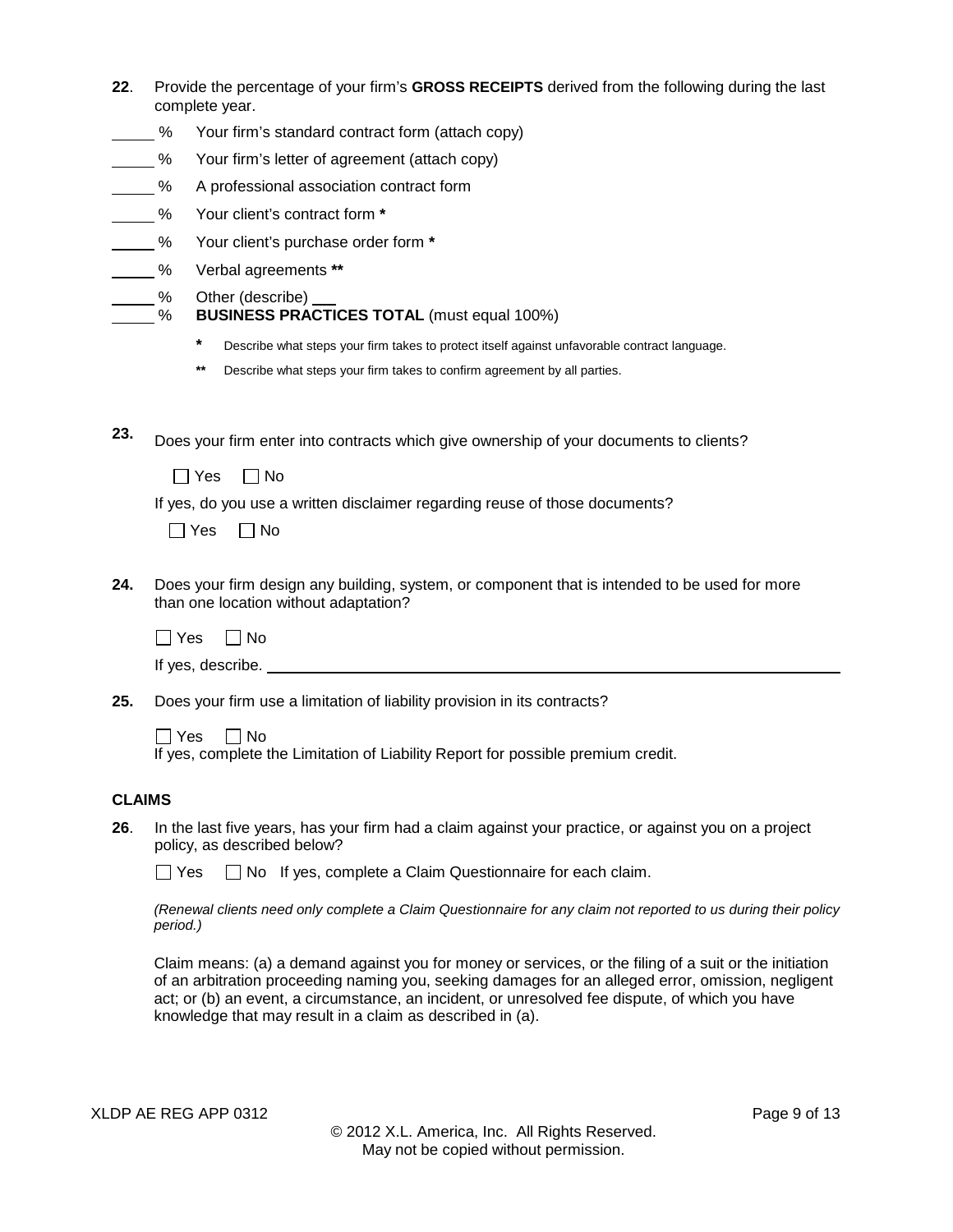#### **INSURANCE**

**27**. Identify your firm's current commercial general liability insurance company:

Expiration date: expiration date: Policy limits:

**28.** Provide the following information about your firm's professional liability insurance:

|                      |           | <b>Insurance</b> | Limits of        |                   |                |
|----------------------|-----------|------------------|------------------|-------------------|----------------|
| <b>Policy Period</b> | From - To | Company          | <b>Insurance</b> | <b>Deductible</b> | <b>Premium</b> |
| Current year         |           |                  |                  |                   |                |
| Last year            |           |                  |                  |                   |                |
| Two years ago        |           |                  |                  |                   |                |
| Three years ago      |           |                  |                  |                   |                |
| Four years ago       |           |                  |                  |                   |                |

Retroactive date on current policy:

### **QUOTATION OPTIONS**

**29.** Indicate which options you wish quoted for Professional Liability insurance:

| Combined Single / | <b>Split Limits</b>       | Deductible |
|-------------------|---------------------------|------------|
| Aggregate Limit   | Per Claim / Aggregate     | Per Claim  |
| \$250,000         | \$250,000 / \$500,000     | \$5,000    |
| \$500,000         | \$500,000 / \$1,000,000   | \$10,000   |
| \$1,000,000       | \$1,000,000 / \$2,000,000 | \$25,000   |
| \$2,000,000       | \$2,000,000 / \$4,000,000 | \$50,000   |
| \$3,000,000       | \$3,000,000 / \$5,000,000 |            |
| \$4,000,000       |                           |            |
| \$5,000,000       |                           |            |
|                   |                           |            |

Additional Quotation Options:

| Shared Cost of Defense □  |  |
|---------------------------|--|
| Dollar One Defense $\Box$ |  |

#### **ADDITIONAL INFORMATION**

**30**. Provide any information that you feel will further the Company's understanding of your firm.

 $\overline{a}$  $\overline{a}$  $\overline{\phantom{a}}$  $\overline{a}$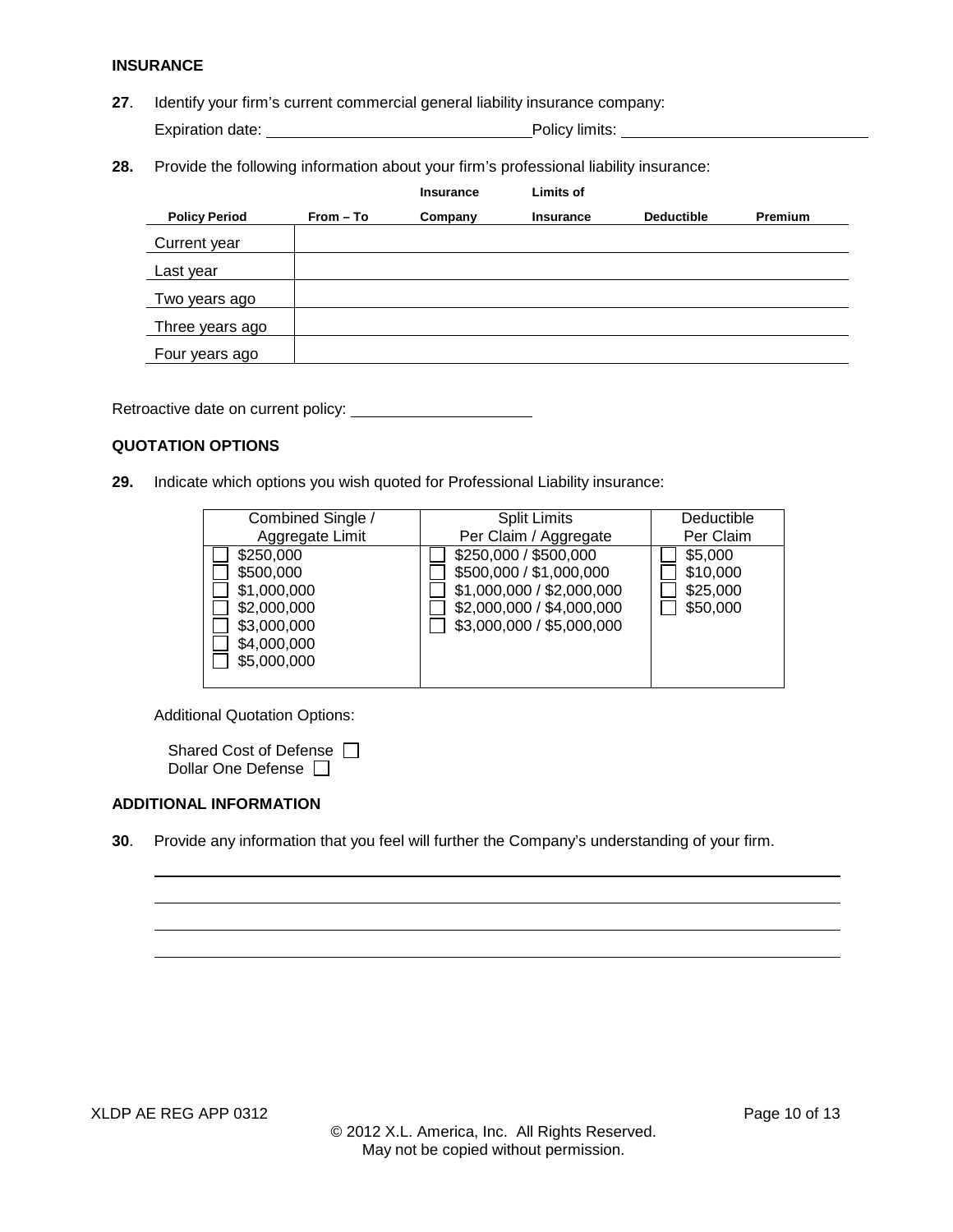#### **FRAUD WARNINGS, CLAIM REPRESENTATION / SIGNATURE**

#### **APPLICANT FRAUD WARNINGS**

**NOTICE TO ARKANSAS APPLICANTS:** Any person who knowingly presents a false or fraudulent claim for payment of a loss or benefit or knowingly presents false information in an application for insurance is guilty of a crime and may be subject to fines and confinement in prison.

**NOTICE TO COLORADO APPLICANTS: It is unlawful to knowingly provide false, incomplete, or misleading facts or information to an insurance company for the purpose of defrauding or attempting to defraud the company. Penalties may include imprisonment, fines, denial of insurance, and civil damages. Any insurance company or agent of an insurance company who knowingly provides false, incomplete, or misleading facts or information to a policyholder or claimant for the purpose of defrauding or attempting to defraud the policyholder or claimant with regard to a settlement or award payable from insurance proceeds shall be reported to the Colorado division of insurance within the department of regulatory agencies.**

**NOTICE TO DISTRICT OF COLUMBIA APPLICANTS: WARNING:** It is a crime to provide false or misleading information to an insurer for the purpose of defrauding the insurer or any other person. Penalties include imprisonment and/or fines. In addition, an insurer may deny insurance benefits if false information materially related to a claim was provided by the applicant.

**NOTICE TO FLORIDA APPLICANTS:** Any person who knowingly and with intent to injure, defraud, or deceive any insurer files a statement of claim or an application containing any false, incomplete, or misleading information is guilty of a felony of the third degree.

**NOTICE TO KANSAS APPLICANTS:** A "fraudulent insurance act" means an act committed by any person who, knowingly and with intent to defraud, presents, causes to be presented or prepares with knowledge or belief that it will be presented to or by an insurer, purported insurer, broker or any agent thereof, any written statement as part of, or in support of, an application for the issuance of, or the rating of an insurance policy for personal or commercial insurance, or a claim for payment or other benefit pursuant to an insurance policy for commercial or personal insurance which such person knows to contain materially false information concerning any fact material thereto; or conceals, for the purpose of misleading, information concerning any fact material thereto.

**NOTICE TO KENTUCKY APPLICANTS:** Any person who knowingly and with intent to defraud any insurance company or other person files an application for insurance containing any materially false information or conceals, for the purpose of misleading, information concerning any fact material thereto commits a fraudulent insurance act, which is a crime.

**NOTICE TO LOUISIANA APPLICANTS:** Any person who knowingly presents a false or fraudulent claim for payment of a loss or benefit or knowingly presents false information in an application for insurance is guilty of a crime and may be subject to fines and confinement in prison.

**NOTICE TO MAINE APPLICANTS:** It is a crime to knowingly provide false, incomplete or misleading information to an insurance company for the purpose of defrauding the company. Penalties may include imprisonment, fines, or denial of insurance benefits.

**NOTICE TO MARYLAND APPLICANTS:** Any person who knowingly and willfully presents a false or fraudulent claim for payment of a loss or benefit or who knowingly and willfully presents false information in an application for insurance is guilty of a crime and may be subject to fines and confinement in prison.

**NOTICE TO NEW JERSEY APPLICANTS:** Any person who includes any false or misleading information on an application for an insurance policy is subject to criminal and civil penalties.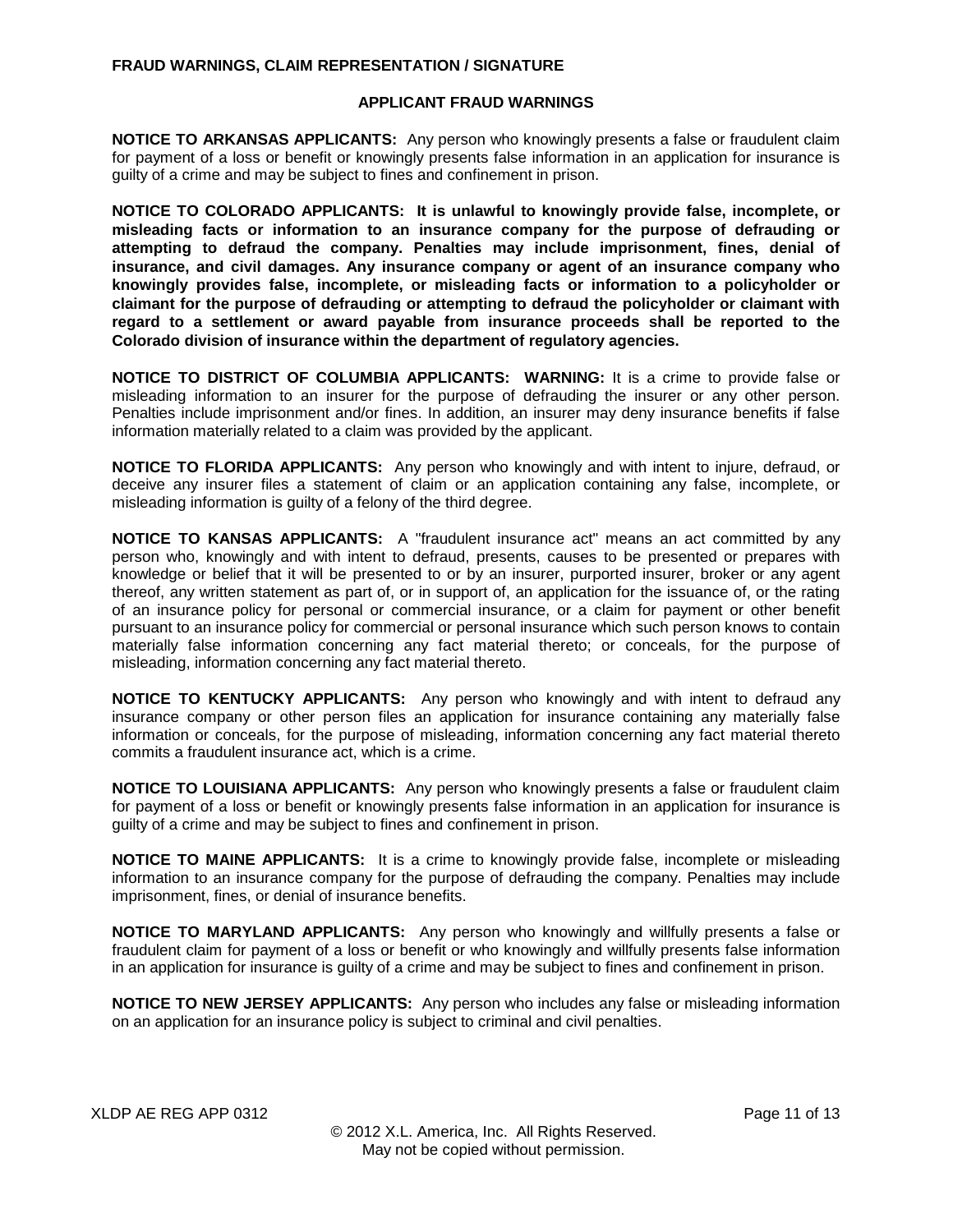**NOTICE TO NEW MEXICO APPLICANTS:** ANY PERSON WHO KNOWINGLY PRESENTS A FALSE OR FRAUDULENT CLAIM FOR PAYMENT OF A LOSS OR BENEFIT OR KNOWINGLY PRESENTS FALSE INFORMATION IN AN APPLICATION FOR INSURANCE IS GUILTY OF A CRIME AND MAY BE SUBJECT TO CIVIL FINES AND CRIMINAL PENALTIES.

**NOTICE TO NEW YORK APPLICANTS: All Commercial Insurance, Except As Provided for Automobile Insurance:** Any person who knowingly and with intent to defraud any insurance company or other person files an application for insurance or statement of claim containing any materially false information, or conceals for the purpose of misleading, information concerning any fact material thereto, commits a fraudulent insurance act, which is a crime, and shall also be subject to a civil penalty not to exceed five thousand dollars and the stated value of the claim for each such violation.

**NOTICE TO OHIO APPLICANTS:** Any person who, with intent to defraud or knowing that he is facilitating a fraud against an insurer, submits an application or files a claim containing a false or deceptive statement is guilty of insurance fraud.

**NOTICE TO OKLAHOMA APPLICANTS: WARNING**: Any person who knowingly, and with intent to injure, defraud or deceive any insurer, makes any claim for the proceeds of an insurance policy containing any false, incomplete or misleading information is guilty of a felony.

**NOTICE TO PENNSYLVANIA APPLICANTS: All Commercial Insurance, Except As Provided for Automobile Insurance:** Any person who knowingly and with intent to defraud any insurance company or other person files an application for insurance or statement of claim containing any materially false information or conceals for the purpose of misleading, information concerning any fact material thereto commits a fraudulent insurance act, which is a crime and subjects such person to criminal and civil penalties.

**NOTICE TO PUERTO RICO APPLICANTS: Any person who knowingly and with the intention of defrauding presents false information in an insurance application, or presents, helps, or causes the presentation of a fraudulent claim for the payment of a loss or any other benefit, or presents more than one claim for the same damage or loss, shall incur a felony and, upon conviction, shall be sanctioned for each violation by a fine of not less than five thousand dollars (\$5,000) and not more than ten thousand dollars (\$10,000), or a fixed term of imprisonment for three (3) years, or both penalties. Should aggravating circumstances [be] present, the penalty thus established may be increased to a maximum of five (5) years, if extenuating circumstances are present, it may be reduced to a minimum of two (2) years.**

**NOTICE TO RHODE ISLAND APPLICANTS:** Any person who knowingly presents a false or fraudulent claim for payment of a loss or benefit or knowingly presents false information in an application for insurance is guilty of a crime and may be subject to fines and confinement in prison.

**NOTICE TO TENNESSEE APPLICANTS: All Commercial Insurance, Except As Provided for Workers' Compensation** It is a crime to knowingly provide false, incomplete or misleading information to an insurance company for the purpose of defrauding the company. Penalties include imprisonment, fines and denial of insurance benefits.

**NOTICE TO UTAH APPLICANTS: Workers' Compensation:** Any person who knowingly presents false or fraudulent underwriting information, files or causes to be filed a false or fraudulent claim for disability compensation or medical benefits, or submits a false or fraudulent report or billing for health care fees or other professional services is guilty of a crime and may be subject to fines and confinement in state prison.

**NOTICE TO VIRGINIA APPLICANTS:** It is a crime to knowingly provide false, incomplete or misleading information to an insurance company for the purpose of defrauding the company. Penalties include imprisonment, fines and denial of insurance benefits.